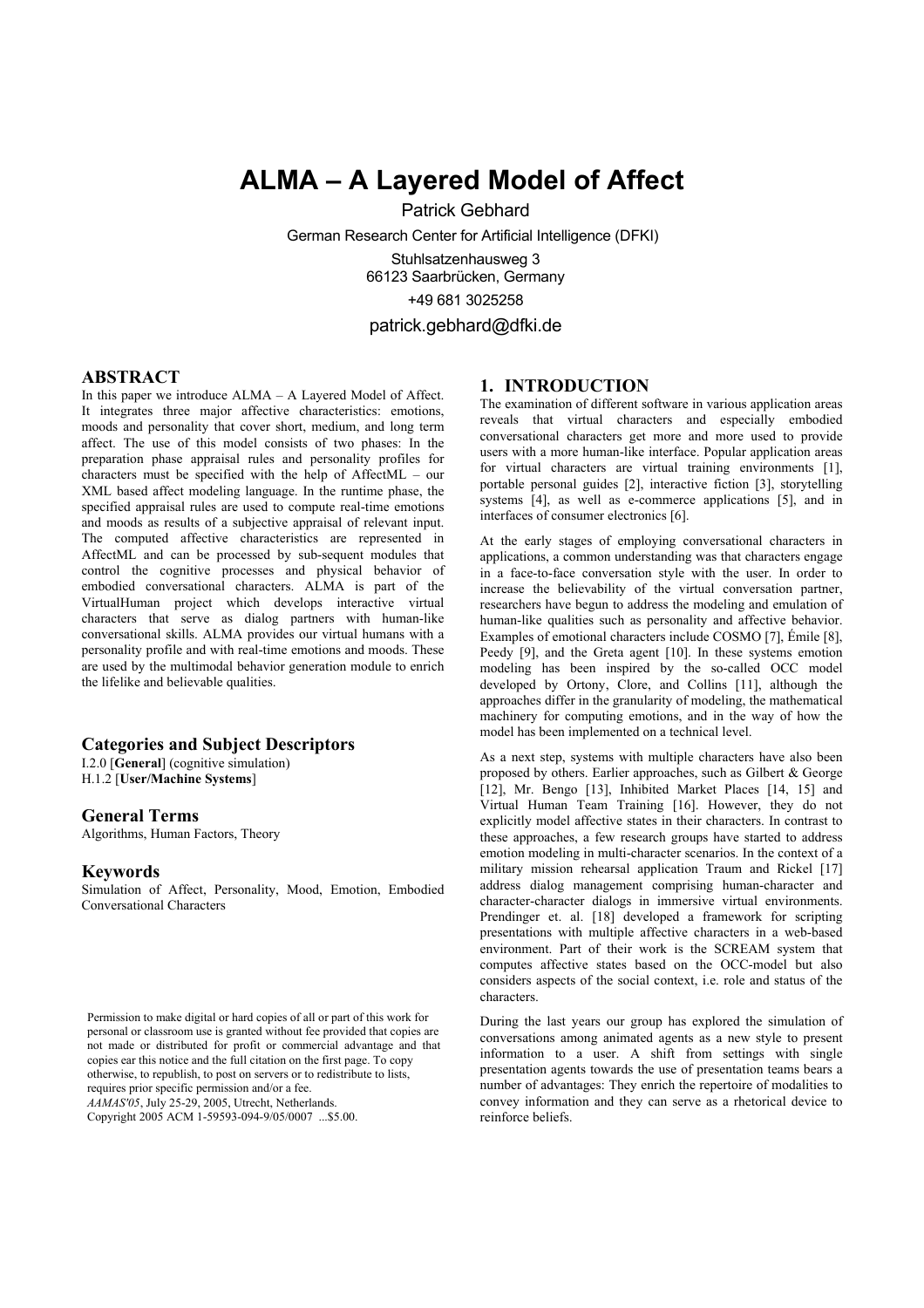Following the motivations of other researcher to enhance the believability of our virtual characters, we have started to incorporate personality and affective states to extend a character's conversational and social repertoire. We use affective states to color simulated dialogs and through verbal and non-verbal expression of emotions [19]. Focusing on multi-party conversations (rather than performing physical actions), emotions can be used in the dialog generation processes to inform the selection of dialog strategies and linguistic style strategies as proposed by [20]. They also play an important role in the turntaking behavior (e.g. a spontaneous barge-in may result from an intensive emotion) and in the realization of concrete dialog moves.

To enhance our underlying model of affect, we focus on the fact that different kinds of affect influence different aspects of behavior in humans. For instance, Davidson points out that emotions bias action, whereas moods bias cognition [21]. In comparison, personality can be understood as a general affective framework of individuals that interferes with all other kind of affect, like emotion and mood [22].

In this paper, we introduce a layered model of affect called ALMA, which provides three distinct affect types: emotions as short-term affect, moods as medium-term-affect, and personality as long-term affect. Following our understanding of affect, each temporal characteristic of affect is related to specific tasks, or functions which influence the human behavior. ALMA serves as a testbed to easily adopt psychological results of human behavior analysis for embodied virtual characters.

# **2. THE VIRTUAL HUMAN PROJECT**

The VirtualHuman research project [23] aims at the development of concepts and techniques for human-like conversational characters. This is realized by the combination of state-of-the-art computer graphics technology [24] with multimodal dialog generation, which has been developed in the SmartKom [25] system. In VirtualHuman, the multimode dialog generation is extended by the affect generation module to produce a more human-like behavior.



**Figure 1: Screenshot of the VirtualHuman system.** 

The VirtualHuman system was first presented to the general public at the CeBIT convention 2004. The system provides students a new interactive experience by offering a virtual learning displaying human-like sized characters in a 3d environment (see Figure 1). The idea was to provide the user with a group learning experience where the human student acquires new knowledge together with the virtual student Sven and the virtual teacher Valerie. Her main task is to provide information about the subject of the lesson – the life and death of a star. In addition, Valerie asks questions about the recently conveyed information. Sven should support the human student by giving hints to questions. Both, the human student and Sven compete with each other in answering questions. The more intelligent Sven is defined the faster he gives answers, which makes it more difficult for the human student giving a correct answer in time. Answers are given through a multiple choice field or by spoken input.

At the beginning, a third character that plays the role of a virtual moderator offers to specify the personality profile of the virtual student and the virtual teacher. The personality profile defines their general behavior. Valerie's personality parameters are: severe versus tolerant and dry versus flowery which influence the wording of her explanations and her conversational gestures. Sven's personality parameters are: ambitious versus lazy. They define the amount of time after that Sven gives an answer, but also influence the quality of his answers. During runtime, each dialog contribution – including the spoken or typed input of the human student – is appraised by each character's affect generation module, which then alters the character's affective state. Based on that state, the facial expressions, the wording, idle behavior and gestures of the virtual humans are generated.

## **3. A LAYERED MODEL OF AFFECT**

As pointed out in the introduction emotions successfully help controlling behavior aspects of virtual characters. Using emotions as abstract information for sub-sequent modules that manage the cognitive processes and non-verbal and verbal behavior of embodied conversational characters may not be sufficient. Especially when considering the fact, that emotions – in our understanding – are short-term affect. Behavior aspects that changes over a long period of time can not be successfully controllable by them directly. Finally, this may lead to a less believable behavior, because of unnatural changes.

Before proposing what other information can be used to facilitate and enhance the mentioned issue, it is essential to know, which behavior aspects should be taken into account:

- Verbal and non-verbal expressions: wording, length of phrases, speech parameters, facial expressions, conversational gestures, special gestures, posture changes, general idle behavior (e.g. eye blink, breathing)
- Cognitive processes: making decisions, motivation, appraisal

When analyzing them according their temporal characteristics, there are short-term behavior aspects, like facial expressions, gestures, or the wording of verbal expression. Also, there are medium-term and long-term aspects, like the process of making decisions, or the motivation of characters. And there are behavior aspects that consist of mixed-term aspects, like a character's idle behavior that includes for example eye blink (short-term) and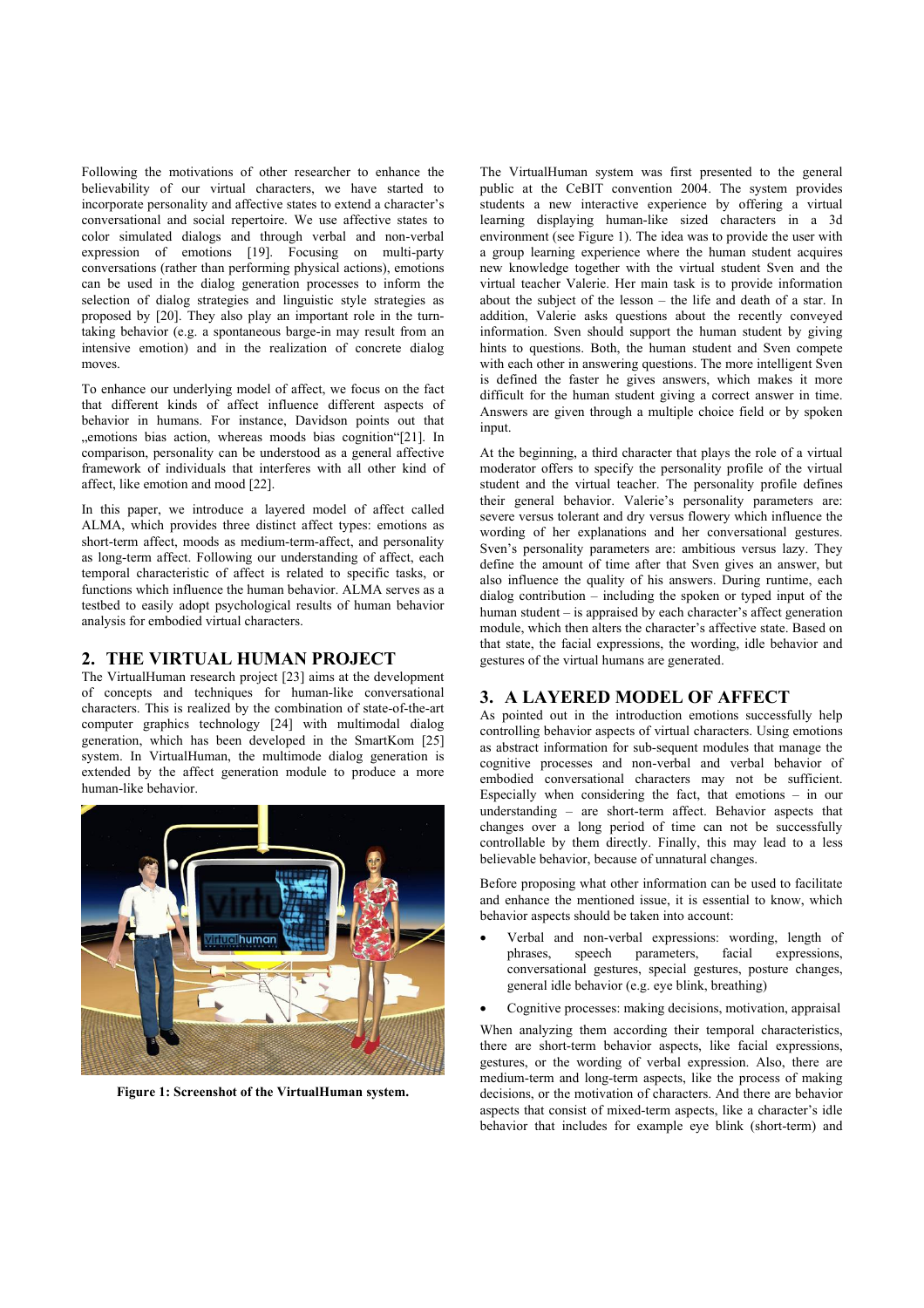posture-changes (medium-term). Using different kind of affects, which differ in their temporal characteristics that can be related to behavior aspects, should fulfill the above requirements.

An approach is our layered model of affect, called ALMA that simulates three interacting kind of affect as they occur in human beings:

- 1. *Emotions* reflect short-term affect, which is usually bound to a specific event, action or object, which is the cause of this emotion. After its elicitation emotions usually decay and disappear of the individual's focus [22].
- 2. *Moods* reflect medium-term affect, which is generally not related with a concrete event, action or object. Moods are longer lasting stable affective states, which have a great influence on human's cognitive functions [26]. According to [26, S. 24f.] conditions for mood changes can be divided into (a) the onset of a mildly positive or negative event, (b) the offset of an emotion-inducing event, (c) the recollection or imagining of emotional experience, and (d) the inhibition of emotional responding in the presence of an emotion-inducing event.
- 3. *Personality* reflects long-term affect. Personality reflects individual differences in mental characteristics. A common personality schema is the Big Five model of personality [27]. It specifies the general (affective) behavior by the traits openness, conscientiousness, extraversion, agreeableness and neuroticism.

When using this three affect categories for controlling the above described behavior aspects, it has to be defined how each kind of affect will be computed and how they interact with each other.

Our work based on the EmotionEngine described in [19, 20]. It implements the OCC model of emotions [11] combined with the five factor model of personality [27]. The personality trait information is used to control the computation of emotions' intensities. OCC is a cognitive model of emotions, and is essentially based on the concepts of appraisal and intensity. The individual is said to make a cognitive appraisal of the current state of the world. Emotions are defined as valenced reactions to events of concern to an individual, actions of those s/he consider responsible for such actions, and objects/persons. The intensity of emotions underlies a natural decay, which can be configured by several decay functions. We enhanced the EmotionEngine's underlying model of affect by a model of moods as medium-term affect relying on the mood (or temperament) model proposed by Mehrabian [28]. This model defines mood as "an average of a person's emotional states across a representative variety of life situations. Mood is distinguished from emotions in that it reflects an individual's stable or longer lasting affective state. Mehrabian describes mood with the three traits pleasure (P), arousal (A), and dominance (D). The three traits are nearly independent, and form a three dimensional mood space. The implementation of the PAD mood space uses axes ranges from -1.0 to 1.0 for each dimension. Mood is described with the following classification of each of the three mood space axis:  $+P$  and  $-P$  for pleasant and unpleasant,  $+A$ and –A for aroused and unaroused, and +D and –D for dominant and submissive. With this classification all octants of the PAD mood space are described by Table 1.

**Table 1: Mood octants of the PAD space.** 

|                      | $  +P+A+D$ Exuberant    | -P-A-D <b>Bored</b>   |                       |
|----------------------|-------------------------|-----------------------|-----------------------|
|                      | +P+A-D <b>Dependent</b> |                       | -P-A+D Disdainful     |
| +P-A+D Relaxed       |                         |                       | -P+A-D <b>Anxious</b> |
| +P-A-D <b>Docile</b> |                         | -P+A+D <b>Hostile</b> |                       |

A mood octant stands for a discrete description for a mood, which is defined by three trait values pleasure, arousal, and dominance. For example, a person's discrete mood description is relaxed, if the value of the trait pleasure is positive, the value of the trait arousal is negative, and the value of the trait dominance is positive. We define the strength of a current mood by its distance to the zero point of the PAD mood space (algebraically: the norm of the PAD vector). While using a three dimensional space with maximum absolute values of 1.0, the longest distance in a mood octant is √3. To use no numbers for describing strength, we divide the longest distance into three parts and call them: slightly, moderate, and fully. If, for example, the mood of a person has the values: 0.25 pleasure, -0.18 arousal, 0.12 dominance, its discrete mood description is slightly relaxed. A mood represents a point in the PDA space.

When starting medium-term affect computation, it is essential to define an individual default mood for all characters, as a mood start value. A reliable mapping presented in [29] defines a relationship between the big five personality traits and the PAD space. Using this mapping, the EmotionEngine, which uses the big five personality model to define a characters personality, is thereby able to compute a default mood for characters:

| $Please :=$ | $0.21\cdot$ Extraversion + 0.59 $\cdot$ Agreeableness + |
|-------------|---------------------------------------------------------|
|             | 0.19•Neuroticism                                        |

- Arousal :=  $0.15 \cdot \text{Openness} + 0.30 \cdot \text{Agreeableness}$ 0.57•Neuroticism
- Dominance :=  $0.25 \cdot$ Openness +  $0.17 \cdot$ Conscientiousness + 0.60•Extraversion - 0.32•Agreeableness

Using this mapping a person, whose personality is defined with the following big five personality traits: openness=0.4, conscientiousness=0.8, extraversion=0.6, agreeableness=0.3, and neuroticism=0.4 has the default mood slightly relaxed (pleasure=0.38, arousal=-0.08, dominance=0.50).

A more challenging task is the simulation of human-like mood changes. As mentioned above, [26] has identified four conditions that can change mood in humans. To leave the modeling of mood changes as lean as possible, we take emotions as the mood changing factor. In order to realize this, emotions must be somehow related to a character's mood. While using the PAD space for modeling mood, it is obvious to put emotions in relation to the PDA space too. There are mappings for emotions into the PAD (or comparable) 3 dimensional affect space [29], which can be used for this purpose. However, not for all 24 emotion types provided by the EmotionEngine exist a mapping into the PAD space. Those that lack a mapping we carefully provide the missing pleasure, arousal, and dominance values by exploiting similarities to comparable emotion types. Table 2 shows the mapping we currently rely on.

Our approach to human-like simulation of mood changes relies on a functional approach. We concentrate on how the intensity of emotions influences the change of the current mood and we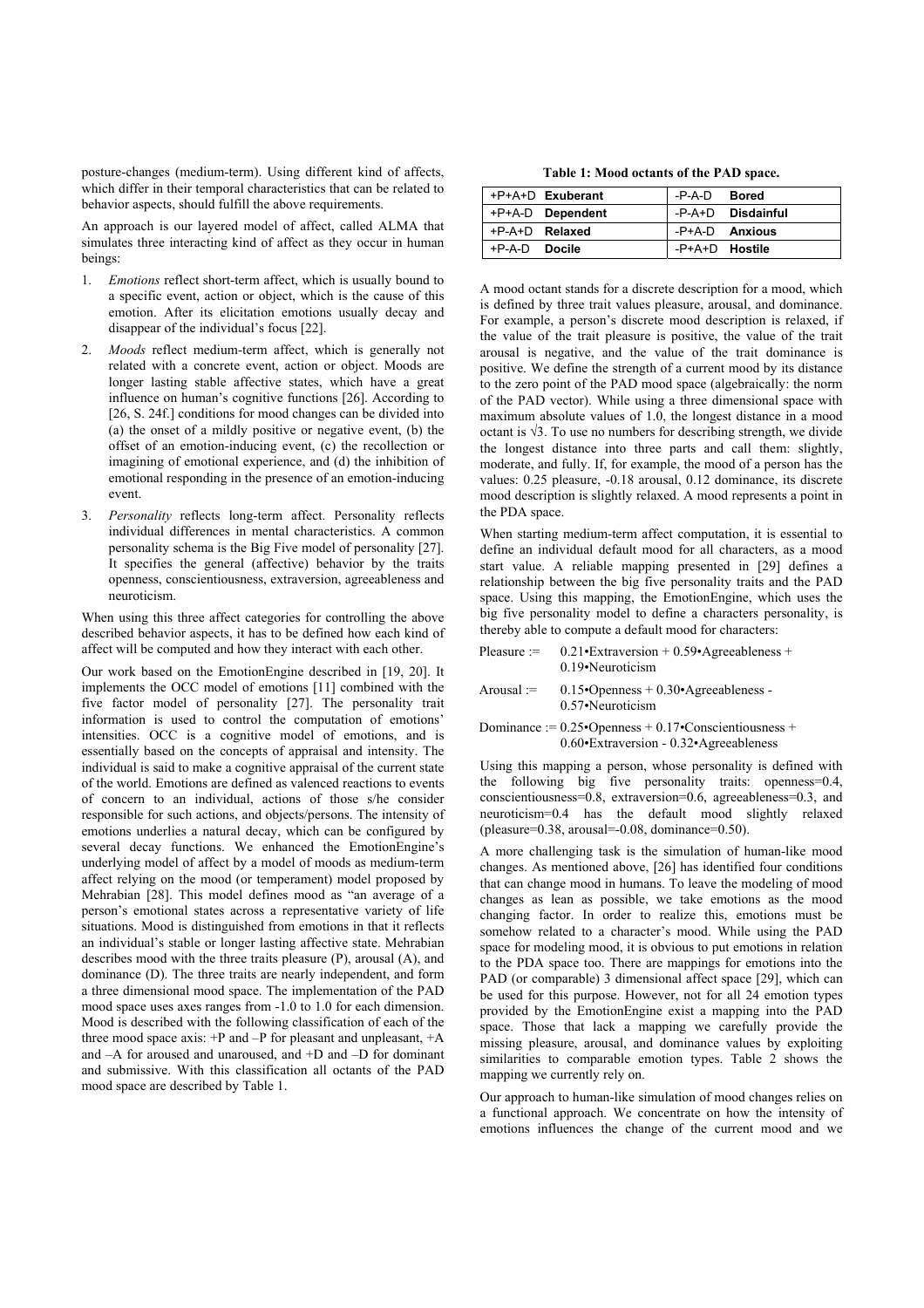consider the aspect that a person's mood gets the more intense the more experiences the person make that are supporting this mood. For example, if a person's mood can be described as slightly anxious and several events let the person experience the emotion fear, the person's mood might change to moderate or fully anxious.

| <b>Emotion</b>   | P       | A      | D       | <b>Mood Octant</b> |
|------------------|---------|--------|---------|--------------------|
| Admiration       | 0.5     | 0.3    | $-0.2$  | +P+A-D Dependent   |
| Anger            | $-0.51$ | 0.59   | 0.25    | -P+A+D Hostile     |
| <b>Disliking</b> | $-0.4$  | 0.2    | 0.1     | -P+A+D Hostile     |
| Disappointment   | $-0.3$  | 0.1    | $-0.4$  | -P+A-D Anxious     |
| <b>Distress</b>  | $-0.4$  | $-0.2$ | $-0.5$  | -P-A-D Bored       |
| Fear             | $-0.64$ | 0.60   | $-0.43$ | -P+A-D Anxious     |
| FearsConfirmed   | $-0.5$  | $-0.3$ | $-0.7$  | -P-A-D Bored       |
| Gloating         | 0.3     | $-0.3$ | $-0.1$  | +P-A-D Docile      |
| Gratification    | 0.6     | 0.5    | 0.4     | +P+A+D Exuberant   |
| Gratitude        | 0.4     | 0.2    | $-0.3$  | +P+A-D Dependent   |
| HappyFor         | 0.4     | 0.2    | 0.2     | +P+A+D Exuberant   |
| Hate             | $-0.6$  | 0.6    | 0.3     | -P+A+D Hostile     |
| Hope             | 0.2     | 0.2    | $-0.1$  | +P+A-D Dependent   |
| Joy              | 0.4     | 0.2    | 0.1     | +P+A+D Exuberant   |
| Liking           | 0.40    | 0.16   | $-0.24$ | +P+A-D Dependent   |
| Love             | 0.3     | 0.1    | 0.2     | +P+A+D Exuberant   |
| Pity             | $-0.4$  | $-0.2$ | $-0.5$  | -P-A-D Bored       |
| Pride            | 0.4     | 0.3    | 0.3     | +P+A+D Exuberant   |
| Relief           | 0.2     | $-0.3$ | 0.4     | +P-A+D Relaxed     |
| Remorse          | $-0.3$  | 0.1    | $-0.6$  | -P+A-D Anxious     |
| Reproach         | $-0.3$  | $-0.1$ | 0.4     | -P-A+D Disdainful  |
| Resentment       | $-0.2$  | $-0.3$ | $-0.2$  | -P-A-D Bored       |
| Satisfaction     | 0.3     | $-0.2$ | 0.4     | +P-A+D Relaxed     |
| Shame            | $-0.3$  | 0.1    | $-0.6$  | -P+A-D Anxious     |
|                  |         |        |         |                    |

**Table 2: Mapping of OCC emotions into PAD space.** 

Our simulation of mood changes uses the active emotions generated by the EmotionEngine. Each appraisal of an action, event or object, lets the EmotionEngine generate an active emotion that once generated, is decayed over a certain amount of time (for example, 1 minute). All active emotions are used as input of the *pull and push mood change function*. It first computes the virtual emotion center of all currently active emotions in the PAD space by using the above mapping. The virtual emotion center represents a point in the PAD space and has an intensity that is the average of all active emotions' intensity. Its maximum intensity is 1.0. If no active emotions exist, no virtual emotion center exists and the current mood is not influenced by active emotions. Usually the virtual emotion center jumps from one mood octant to another one in very short time periods, caused by new elicited emotions. Due its erratic behavior, it does not reflect character's mood changes. But it can be used for the simulation of smooth and steadily changes in mood.

The pull and push mood change function works in the following way (see Figure 2): If the current mood position is between the PAD space's zero point and the virtual emotion center, the current mood is attracted towards the virtual emotion center. This is called pull phase. If the current mood is beyond (or at) the virtual emotion center the current mood is pushed away, further into the current mood octant in which the mood is located. This is called push phase. The push phase realizes the concept that a person's mood gets more intense the more experiences the person make that are supporting this mood. The intensity of the virtual emotion center defines how strong the current mood is attracted respectively pushed away.



**Figure 2: Pull and push mood change function.** 

For being flexible at mood changes, we define a usual mood change time. This defines the amount of time the pull and push mood change function needs to move a current mood from one mood octant center to another one, presumably that a suitable virtual emotion center exists that long, what is usually not the case. Our character's usual mood change time is 10 minutes.

The virtual emotion center (dark grey ball) and the current mood are located in the PAD space. An observable effect is that the virtual emotion center first attracts the current mood and, when crossing its position, it pushes the current mood further into current mood octant.



**Figure 3: An example affect computation definition document.** 

Another aspect of our mood simulation is that the current mood has a tendency to slowly move back to the default mood. Generally, the return time depends how far the current mood is away from the default mood. We take the longest distance of a mood octant  $(\sqrt{3})$  for defining the mood return time. Currently this is 20 minutes.

## **4. AFFECT COMPUTATION**

Before affect can be computed, global *computation parameters* and a *personality profile* for each character must be provided. The computation parameters (see Figure 3) consist of the specification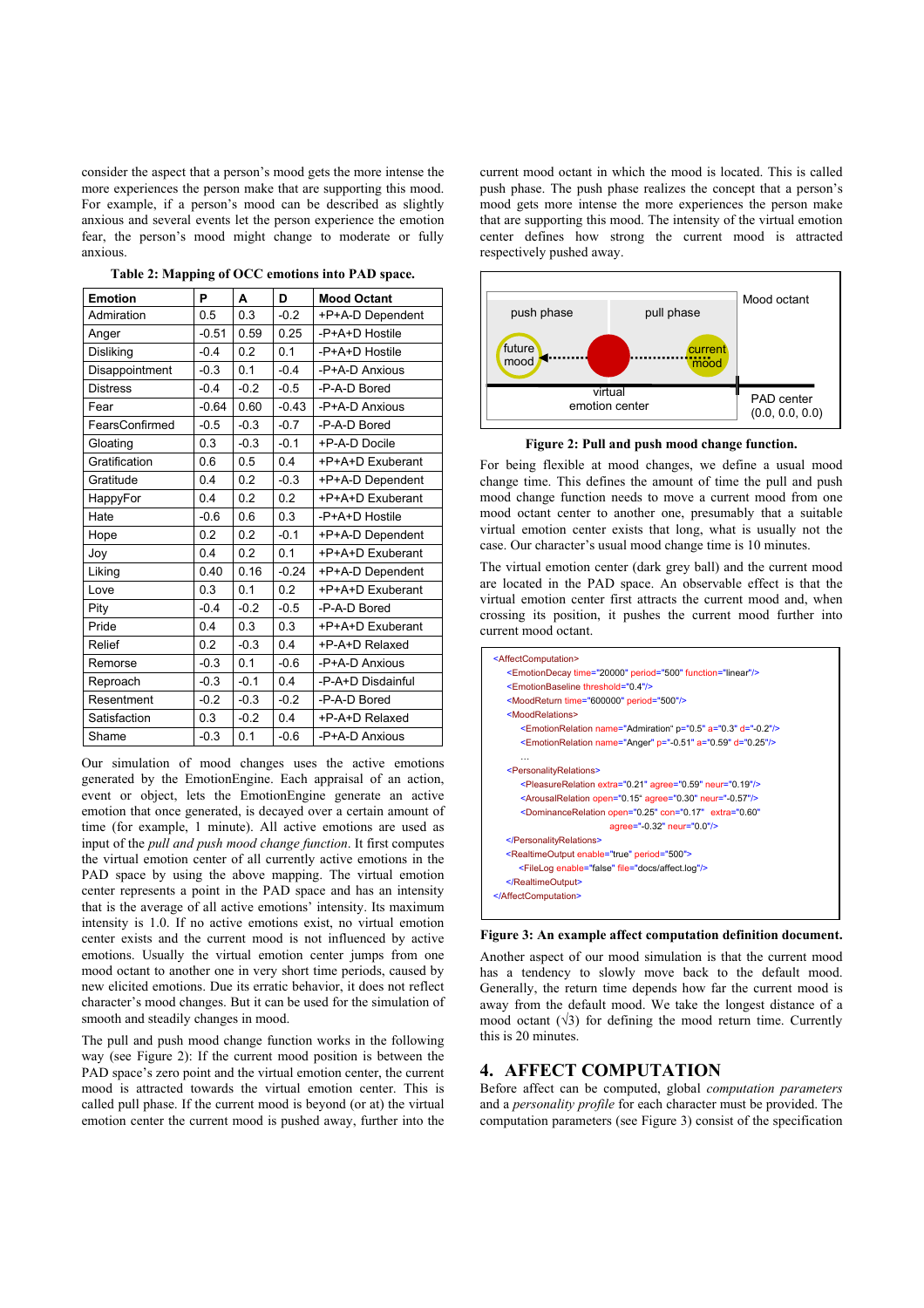of how emotions and moods are generated (e.g., emotion decay parameters, mapping of personality traits and emotions into the PAD space). The entire affect configuration, input and output data is represented by structures of AffectML, our XML based affect modeling language.



**Figure 4: An example character personality specification.** 

A character's personality profile (see Figure 4) consists of the personality definition and subjective *appraisal rules* defining how a character appraises its environment.

Appraisal rules (see Figure 4) consist of a matching part and an action body. The matching part relates relevant input. The action body can either hold terminal symbols (input for the EmotionEngine) or non-terminals. The appraisal rules are structured in hierarchical appraisal classes, which are related to input types:

• *Basic appraisal rules*. They define how a character appraises events, actions, and objects related to him. For example, an event like "the sun is shining" is appraised as GoodEvent. They serve as symbolic abbreviations for emotion eliciting conditions (EECs), which are needed for the emotion computation based on the EmotionEngine. They correspond to the appraisal tags introduced in [19].

Rule:  $\leq$ basic appraisal input $\geq$ :  $=$ <EEC variables> (see [20, 132-133)

Act *appraisal rules*. They define how a character appraises its own acts and other characters acts. Subclasses of acts are dialog acts that specify the underlying communicative intent of an utterance, e.g. tease, or congratulate. For other characters acts the performing character had to be specified. In this case, we differentiate between being directly addressed (direct) and being in the position of a listener (indirect). Dialog acts appraisal rules correspond to the dialog act tags introduced in [19].

Rule: <act input, {self, {direct|indirect}|other}> := {basic appraisal input}+

• *Emotion display appraisal rules*. They define how a character appraises its own emotion displays, but also other characters' emotion displays. Emotion displays are visual cues of an experienced emotion, e.g. a blush of shame. The performing character had to be specified. This appraisal class is introduced to enable virtual characters to reflect their own emotional displays.

Rule:  $\leq$ emotion display input,  $\leq$ self $\leq$ other $\geq$ := {basic appraisal input}+

• *Mood display appraisal rules*. They define how a character appraises its own mood displays, but also other characters' mood displays. Mood displays are visual cues of a specific mood. At this time, we consider specific idle behavior as mood cue, e.g. a nervously looking character over a specific amount of time is considered to be anxious. This appraisal class is introduced to enable virtual characters to reflect their own mood displays. The performing character had to be specified.

Rule:  $\langle \text{model} \rangle$  input,  $\langle \text{self} | \text{other} \rangle$  := {basic appraisal input}+

At runtime, the affect computation periodically (every 500ms) updates the affective profile of all characters. The real-time affect computation first appraises relevant input for all characters (by using each character's own subjective appraisal rules). The output of the appraisal process is a set of emotion eliciting conditions. These are used to update a character's emotions and mood. In parallel, a graphical interface illustrates what's going on in the affective part of a character's "brain".



**Figure 5: AffectMonitor and corresponding affect output.**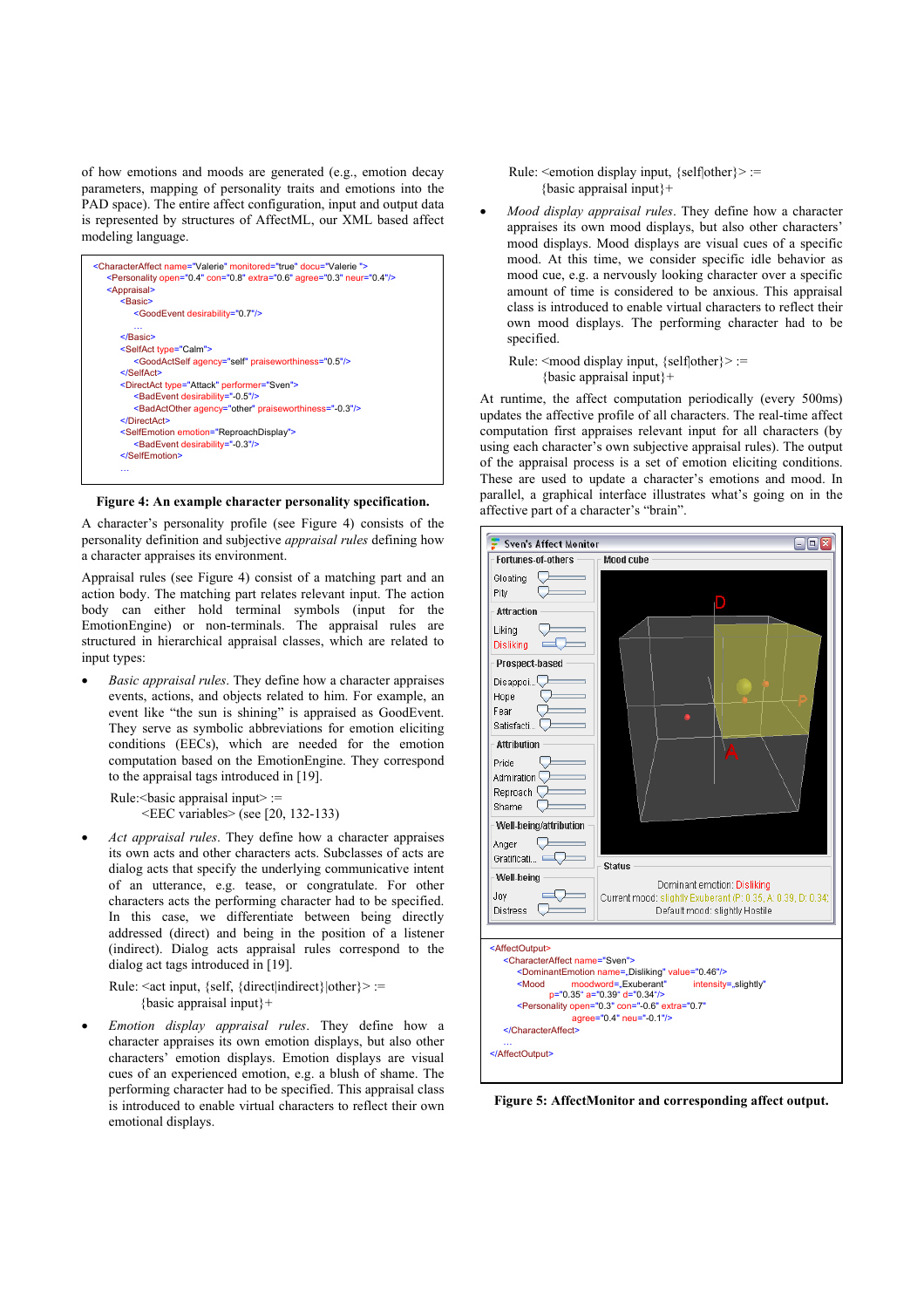Figure 5 shows the AffectMonitor that displays Sven's affective profile and the corresponding AffectML structure at a given time. The left side of the AffectMonitor shows Sven's emotions and their intensities. The right side shows a 3 dimensional PDA mood cube displaying the current mood (the highlighted octant stands for the discrete mood description, whereas the light gray ball reflects the actual mood) and all active emotions (dark gray balls). Below, the affective state, including the current dominant emotion, and the default as well as the current mood, is displayed.

## **5. AFFECT EXPLOITATION**

In the VirtualHuman system, the multimodal dialog generation module and the affect computation module are tightly working together. The latter receives relevant input from the multimodal dialog generation and gives its output directly back to this module. The received input consists of appraisal tag input, dialog act input, emotion and mood input, and the information about the role of the character in the ongoing conversation (e.g. speaker, addressee, or listener). This is passed also to the character player module which is responsible for rendering the character's visual appearance and its speech output.

The following example illustrates the exploitation of affect in the current VirtualHuman scenario. By the characters' personality it is defined that Sven is in a slightly hostile mood and that Valerie is in a slightly relaxed mood. At the beginning of a lesson, Sven's mood causes him to give rare and rude answers. But the encouragement from Valerie makes him slightly exuberant, which results in the fact that Sven produces more and more friendly answers. In general, affect is currently used to:

- *Select the wording and phrasing* for the natural language surface realization. All utterances of the virtual characters are scripted, but according to their current mood. For example, when being relaxed, our characters' utterances are more lengthy and bloomy. When being in a hostile mood, utterances are shorter, more precise and harsh.
- *Select the use of dialog strategies*. Every action of the human student is appraised by the both virtual characters. The elicited emotions than influence the virtual character's mood, which is used as an information for selecting a dialog strategy. For example, if the virtual teacher's mood is relaxed while the human student has given a wrong answer, the virtual teacher gives a more detailed explanation of the asked question. If the virtual teacher's mood is docile or bored explanations are short or not given.
- *Trigger idle gestures*. The character's idle behavior reflects a character's current mood. If, for example, a character's mood is hostile its idle behavior consists of gestures, which reflect this. E.g. expressive head movements, and gaze, crossed arms before chest.
- *Change the characteristics of conversational gestures* and postures. According to a character's mood and to its dominant emotion the type and the characteristics of conversational gestures and postures are altered. For example, while being in relaxed mood, gestures and posture changes will be performed less powerful.
- *Control the facial expressions*. Facial expressions are used to reflect a character's dominant emotion.



**Figure 6: Examples of character behavior.** 

An impression how affect is used in the VirtualHuman Project to control our character's behavior, gives Figure 6. It shows a snapshot of a lessons situation, in which the virtual teacher Valerie reproves the virtual student Sven for repeatedly disturbing the lesson. This lets Valerie experience the dominant emotion reproach, because of Sven's blameworthy action. The left side shows Valerie is in a hostile mood, the right side shows Valerie in a relaxed mood, both time while reproving Sven. In both cases her gestures, posture and the wording of her utterance reflects her mood and the active emotion. The selection of gestures, posture and wording is managed by the multimodal dialog generation which represents the cognitive functions of our virtual humans.

In general, for defining a characters behavior according to emotions, we rely on the work presented in [19, 20].

## **6. DISCUSSION AND FUTURE WORK**

In this paper we introduced ALMA, a layered model of affect, which provides three distinct affects: emotions as short-term affect, moods as medium-term-affect, and personality as longterm affect. Affect is viewed as result of a cognitive appraisal. This approach extends other approaches by providing an extended set of affective information for controlling the behavior of lifelike characters. It enables virtual character behavior designers to use specific results of psychological human behavior research related to the three affect types provided by ALMA.

In order to do so, an affective character specification for each virtual character had to be provided, containing personality specification and subjective appraisal rules. For this purpose, we introduced a modeling language called AffectML. It allows reusing parts of an existing affective profile in order to use them as templates for defining other characters' affective specifications. Also, AffectML provides both input and output structures as an interface language for external modules.

A version of ALMA is successfully implemented in the VirtualHuman system tightly working together with a multimodal dialog generation component. It uses the generated different kinds of affect to control a characters behavior at the level of cognitive processes and at the level of verbal and non-verbal expressions.

In future evaluation work, which is part of the VirtualHuman project, it had to be verified that using different kinds of affect for controlling behavior really improves the believability and quality of our virtual characters. Besides that, we are aware, that the proposed affect generation by ALMA is a first approach for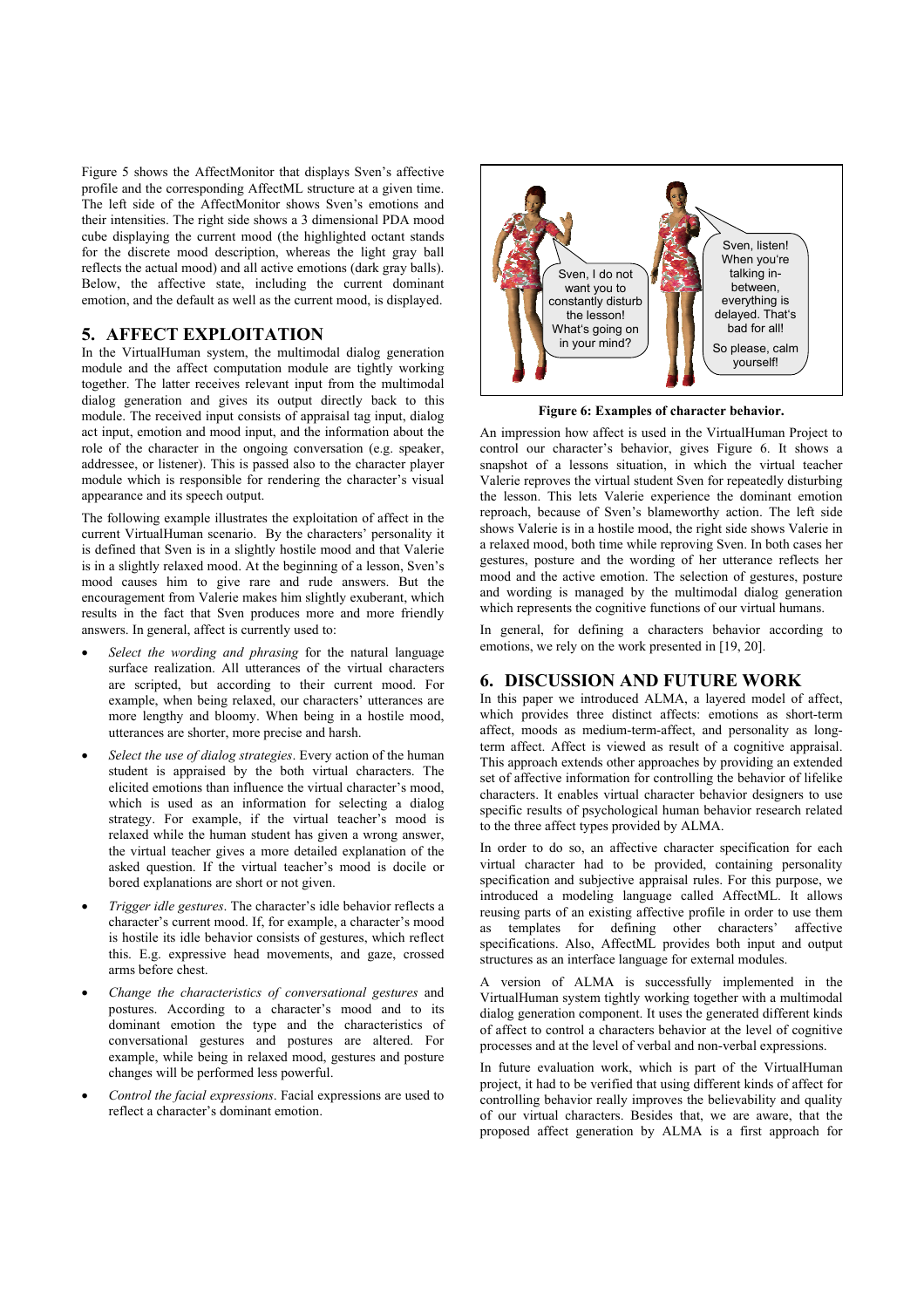generating different temporal affects and should be enhanced in several ways. For example, an emotion's intensity is not influenced by the current mood. This reflects the fact that people in a bad mood tend to perceive events negatively, as opposed to positively, when in a good mood.

Also, we want to allow the changes of the appraisal rules during runtime to adapt the affect computation to different situations. In addition, we want to extend the model in order to generate abstract key values for group mood that should serve the underlying system as additional information in order to tailor the systems actions for achieving a specific overall mood.

As a next step, we want to provide AMLA as freely available software toolkit, for making affect computation more accessible to other virtual character behavior designer. We hope that our affective model will contribute to the development of believable virtual human-like characters by introducing the approach of three distinct affect types and by providing a declarative affect modeling language, which provides data structures for affect computation, character affect specification, affect input, and affect output.

## **7. ACKNOWLEDGEMENTS**

For being a great help at every phase of this work, I would like to thank Martin Klesen. Also, I would like to thank Michael Kipp, Alexander Kröner, and my former colleagues Steve Allen and Wenji Mao for providing relevant contributions on which this work relies.

The present work is funded by the EU as part of the IST  $6<sup>th</sup>$ framework network of excellence HUMAINE (Contract no. 507422), and the VIRTUALHUMAN project funded by the German Ministry for Education and Research under grants 01 IMB 01A.

## **8. REFERENCES**

- [1] Swartout, W., Hill, R., Gratch, J., Johnson, W.L., Kyriakakis, C., LaBore, C., Lindheim, R., Marsella, S., Miraglia, D., Moore, B., Morie J., Rickel, J., Thiébaux, M., Tuch, L., Whitney, R., Douglas, J. Towards the Holodeck: Integrating Graphics, Sound, Character and Story. *Proc. of Autonomous Agents'01*, 2001, 409-416.
- [2] Rocchi C., Stock O., Zancanaro M., Kruppa M., and Krüger A. The museum visit: generating seamless personalized presentations on multiple devices. In: *Proc. of Intelligent User Interfaces 2004*, 2004, 316 – 318.
- [3] Murray, J. H. Hamlet on the Holodeck: The Future of Narrative in Cyberspace. The MIT Press, 2000.
- [4] Ryokai, K., Vaucelle, C., Cassell, J. Virtual peers as partners in storytelling and literacy learning. In*: Journal of Computer Assisted Learning*, 19, 2, 2003, 195-208.
- [5] McBreen H, Jack M Evaluating Humanoid Synthetic Agents in E-Retail Applications IEEE Trans. On Systems, Man, and Cybernetics-Part A: *Systems and Humans*, vol. 31, 5, 2001, 394-405.
- [6] Diederiks E. Buddies in a Box Animated Characters in Consumer Electronics. In *Proc. of IUI'03*, 2003, 34-38.
- [7] Lester J., Voerman J. L., Towns S. G., and Callaway C. B.. Cosmo: A life-like animated pedagogical agent with deictic believability. In *Proc. of the IJCAI97 Workshop on Animated Interface Agents: Making them Intelligent*, Nagoya, 1997.
- [8] Gratch J. Émile: Marshalling Passions in Training and Education. In *Proc. of Autonomous Agents 2000*, 2000, 325– 332.
- [9] Ball G. and Breese J. Emotion and personality in a conversational agent. In [31], 189–219.
- [10] de Carolis B., Pelachaud C., Poggi I., and Steedman M. APML, a Markup Language for Believable Behavior Generation. In [30], 65–85.
- [11] Ortony A., Clore G. L., and Collins A. The Cognitive Structure of Emotions. Cambridge University Press, Cambridge, MA, 1988.
- [12] Cassell J., Pelachaud C., Badler N., Steedman M., Achorn B., Becket T., Douville B., Prevost S., Stone M., Animated Conversation: Rule-Based Generation of Facial Expression, Gesture and Spoken Intonation for Multiple Conversational Agents. In: *Proc. of SIGGRAPH '94*, 1994, 413-420.
- [13] Nitta K., Hasegawa O., Akiba T., Kamishima T., Kurita T., Hayamizu S., Itoh K., Ishizuka M., Dohi H., and Okamura M. An experimental multimodal disputation system. In: *Proc. of the IJCAI '97 Workshop on Intelligent Multimodal Systems*, 1997.
- [14] André E., Rist T., van Mulken S., Klesen M., and Baldes S.. The automated design of believable dialogues for animated presentation teams. In [31], 220–255.
- [15] Rist T, André E, Baldes S In: Proc of IUI'03, A Flexible Platform for Building Applications with Life-Like Characters ACM Press, 2003, 158-165.
- [16] Rickel J, Johnson W. L. Virtual Humans for Team Training in Virtual Reality. In: *Proc of the Ninth International Conference on Artificial Intelligence in Education*,. Amsterdam: IOS Press, 1999, 578-585.
- [17] Traum, D. R. and Rickel, J., Embodied agents for multi-party dialogue in immersive virtual worlds, In: *Proc. of the First International Joint conference on Autonomous Agents and Multiagent systems*, 2002, 766 - 773.
- [18] Prendinger H., Saeyor S., and Ishizuka M. MPML and SCREAM: Scripting the Bodies and Minds of Life-Like Characters. In [30], 213–242.
- [19] Gebhard P., Kipp M., Klesen M., Rist T. Adding the Emotional Dimension to Scripting Character Dialogues In: *Proc. of the 4th International Working Conference on Intelligent Virtual Agents (IVA'03)*, 2003, 48-56.
- [20] Gebhard P., Klesen M., Rist T. Coloring Multi-Character Conversations through the Expression of Emotions. In: *Proc. of the Tutorial and Research Workshop on Affective Dialogue Systems (ADS'04)*, 2004, 128-141.
- [21] Davidson, R.J. On emotion, mood, and related affective constructs. In *P. Ekman & R.J. Davidson (Eds.) The Nature of Emotion: Fundamental Questions*. New York: Oxford University Press. 1994, 51-55.